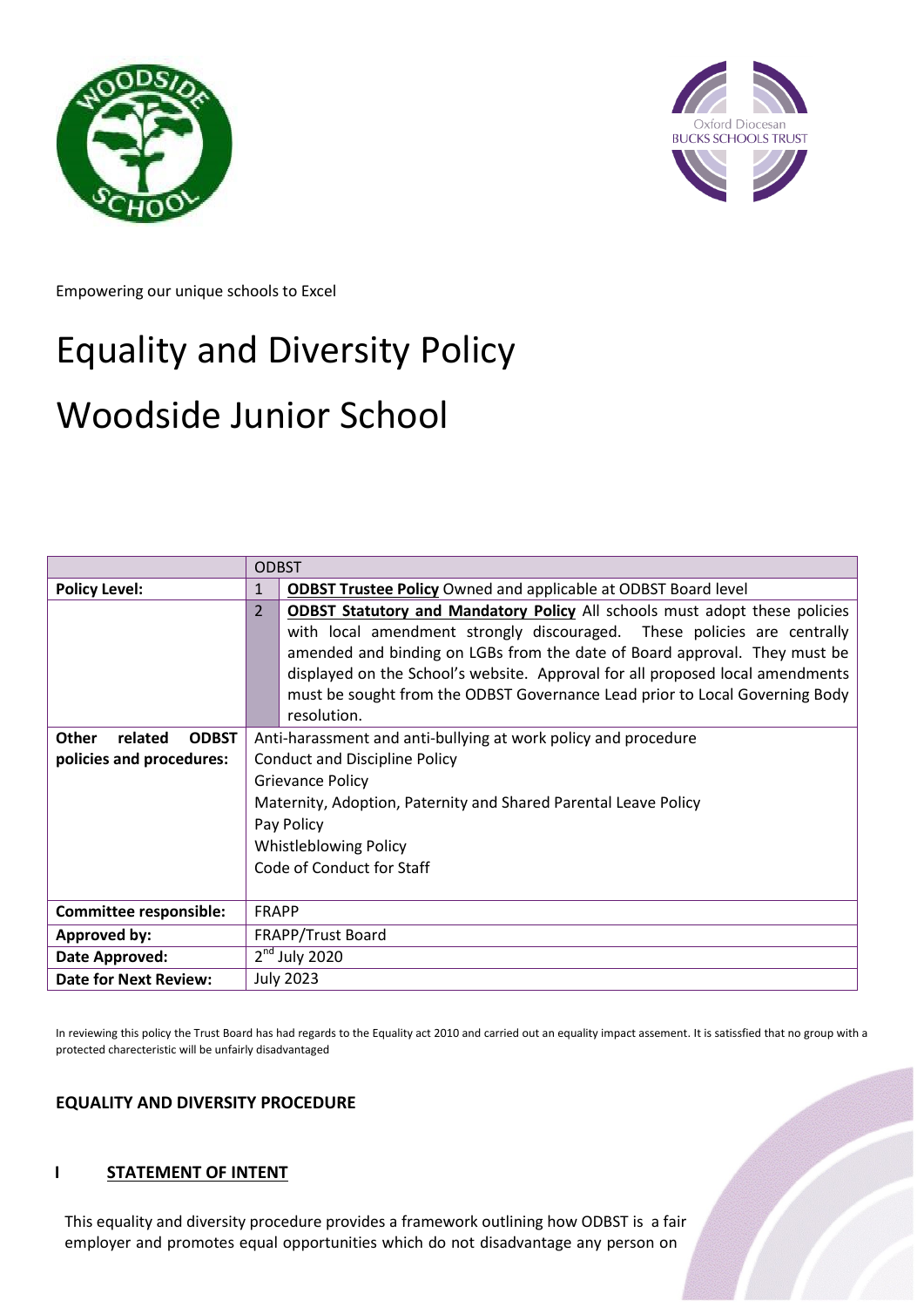the grounds of a protected characteristic. It is designed to ensure that clear and transparent guidelines are provided for all working in ODBST and to ensure that ODBST complies with its legal obligations under the Equality Act (2010).

**Please note:** The starting point for developing this policy was the Oxfordshire County Council model policy which had been drawn up following consultation with all the recognised Trade Unions and Associations. It has been amended to reflect the independent status of ODBST as a multi academy trust, although the substantive content remains the same. ODBST intends that future changes to this policy will be subject to consultation with its schools / academies, their staff and any recognised Trade Unions and Associations.

## **II INTRODUCTION**

- 1. The Equality Act came into force on  $1<sup>st</sup>$  October 2010 and provides a legal framework to protect the rights of individuals and advance equality of opportunity for all.
- 2. The Act brings together previous legislation into one single Act providing individuals with protection in relation to the following protected characteristics:
	- Age
	- **•** Disability
	- Gender reassignment
	- Marriage and civil partnership
	- Pregnancy and maternity
	- Race, including ethnic or national origins, colour and nationality
	- Religion or belief, including the lack of belief
	- Sex
	- Sexual orientation
- 3. In accordance with its responsibilities under the Act, ODBST is committed to ensuring the fair and equal treatment of its employees and all other stakeholders including pupils, contractors and applicants.

#### **III OBJECTIVES**

The equality and diversity procedure aims to:

- value and recognize all stakeholders and enable them to develop and perform to the best of their ability;
- promote good relations between different groups sharing protected characteristics and those who do not;
- support dignity and respect for all, where no form of discrimination, intimidation, bullying or harassment is tolerated;
- advance equality of opportunity between people who share a protected characteristic and those who do not;
- where appropriate, allows positive action to be taken for under-represented groups;
- allow breaches of equality to be investigated and dealt with accordingly as matters of misconduct;
- enable ODBST to comply with its statutory obligations under the Equality Act (2010).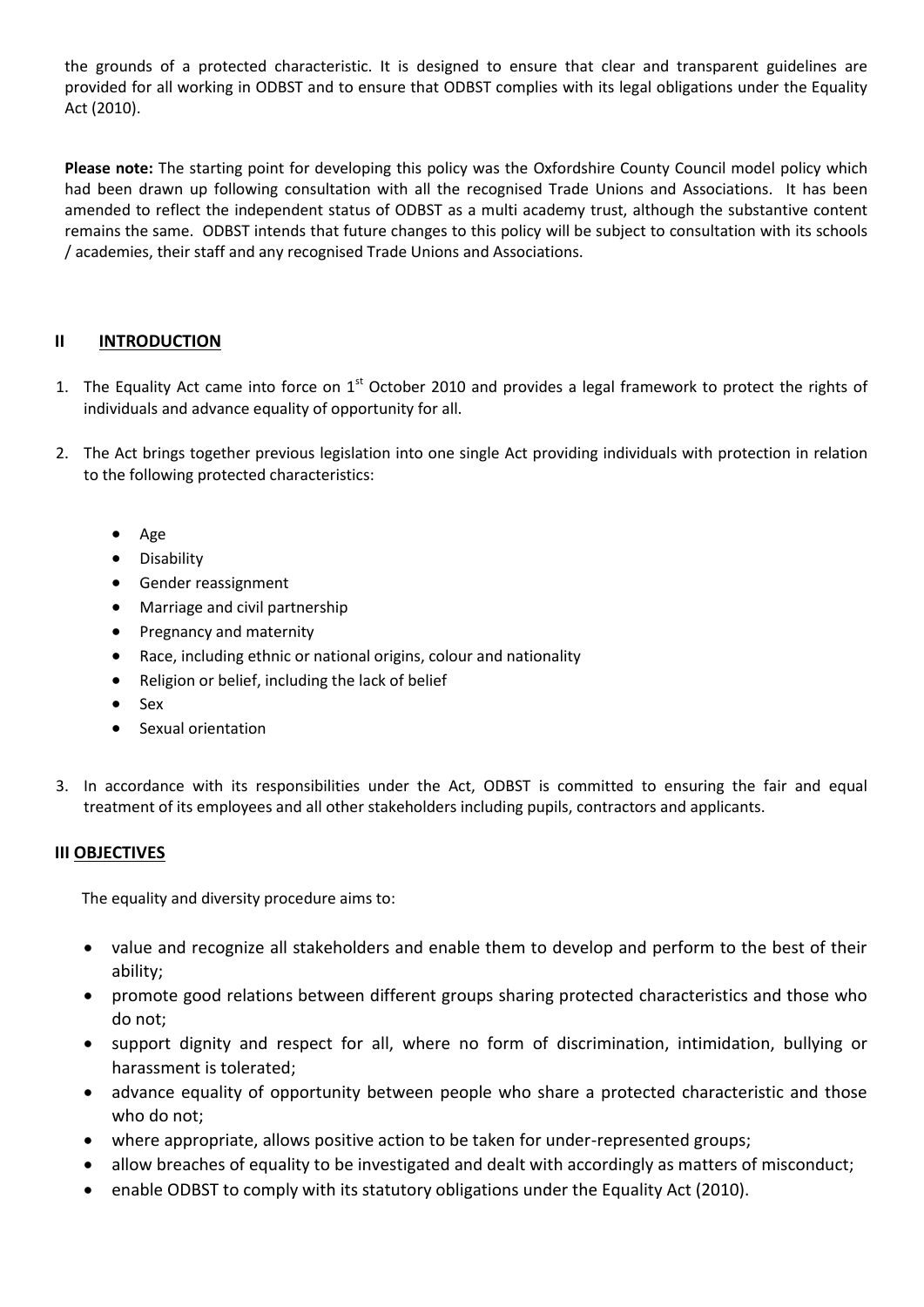#### **IV SCOPE**

- **CODBST Trust Board**
- ODBST Central staff
- Local Governing Body
- Teaching Staff
- Headteacher
- Support Staff
- All School Staff
- Pupils
- Central Office Staff
- Contractors/ Service Providers

## **V RELEVANT LEGISLATION**

- Equality Act 2010
- Fixed-term Employees (Prevention of Less Favourable Treatment) Regulations 2002
- Part-time Employees (Prevention of Less Favourable Treatment) Regulations 2000

## **VI RELATED POLICIES**

- Conduct and Discipline Policy
- **•** Grievance Policy
- Maternity, Adoption, Paternity and Shared Parental Leave Policy
- Pay Policy
- Whistleblowing Policy
- Code of Conduct for Staff
- Anti-harassment and anti-bullying at work policy and procedure

## **VII RELATED DOCUMENTS**

## **VIII DATE OF REVIEW**

The policy will be reviewed as required by the Board of Trustees of ODBST to take account of any legislative changes and / or national policy development as well as feedback from ODBST staff and schools and in any event, by 31 July 2023 at the latest.

## **IX GENERAL PRINCIPLES**

## **Definitions**

- The term "relevant body" has been used throughout this policy. In ODBST the relevant body is the Board of Trustees of ODBST;
- Unless indicated otherwise, all references to "school" include both schools and academies;
- Unless indicated otherwise, all references to "teacher" include the headteacher;
- Unless indicated otherwise, all references to 'staff' include teaching, support and centrally employed staff.

## **Consistency of Treatment and Fairness**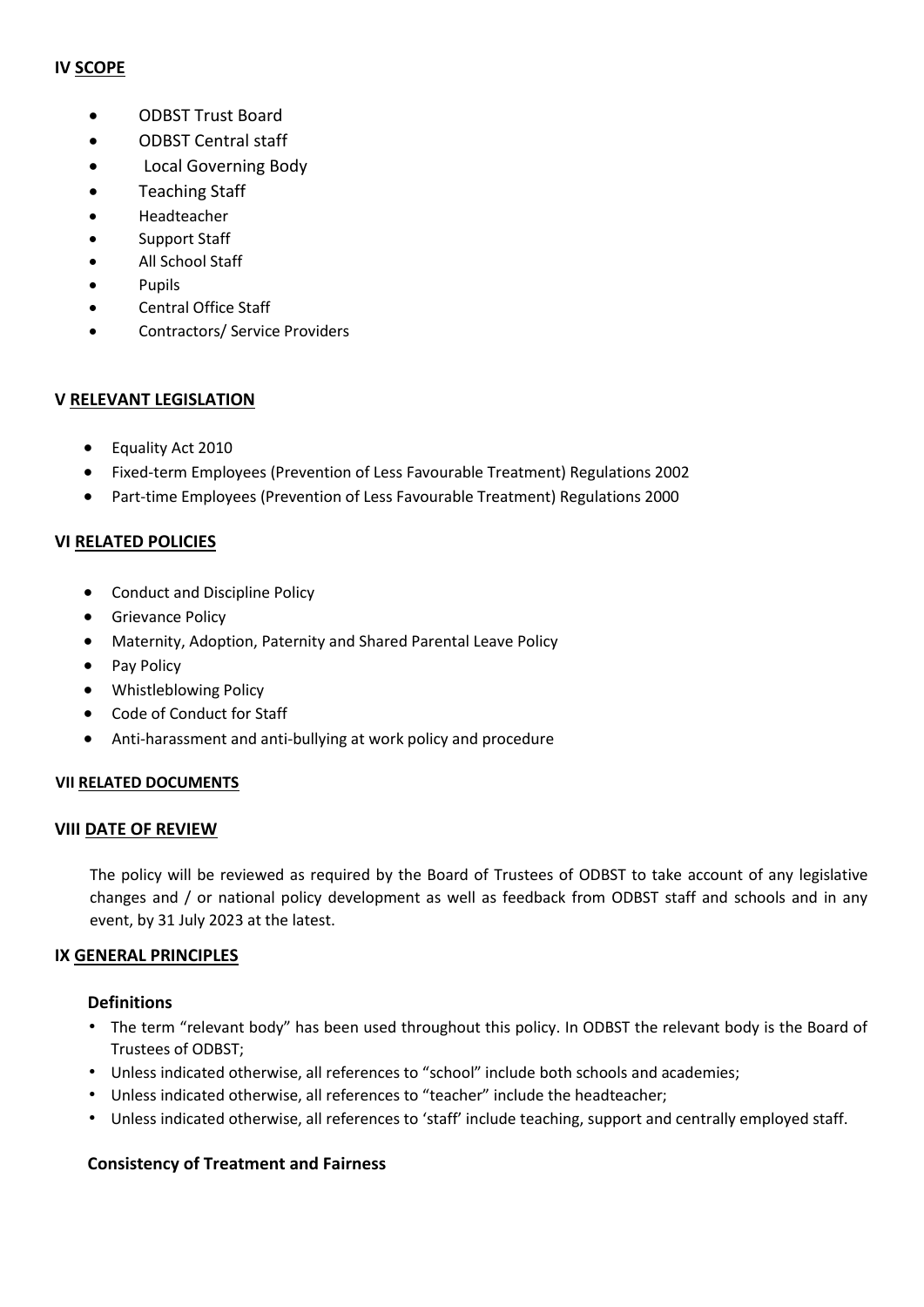The relevant body is committed to ensuring consistency of treatment and fairness and will abide by all relevant employment and equality legislation.

#### **Delegation**

The relevant body has chosen to delegate some of its functions to local governing bodies as set out in this policy.

#### **Monitoring and Evaluation**

The Local Governing Body and headteacher will monitor the operation and effectiveness of the school's equality and diversity procedure. The headteacher / chair of the Local Governing Body will periodically report to the ODBST Finance, resources, audit, pay and personnel committee (FRAPP)the details of the operation of the equality and diversity procedure in the relevant school. The ODBST FRAPP committee will monitor the outcomes and impact of this procedure on an annual basis and report accordingly to the ODBST Board.

#### **X RESPONSIBILITIES**

#### **1. Responsibilities of the Governors**

- **1.1** Ensuring on a day to day basis the implementation and adherence to the equality and diversity procedure in schools rests with the Local Governing Body and they should formally adopt this ODBST policy, and publicise it to their employees.
- **1.2** In liaison with the relevant body as required, treating seriously any concerns raised in relation to this procedure and ensuring that they are investigated appropriately. It is anticipated that responsibility for investigating such concerns will be delegated to the headteacher in the first instance, unless the concern relates to the headteacher.
- **1.3** Ensuring that the Relevant Body are consulted with regard to any concerns or outcomes raised under the Equality and Diversity Procedure.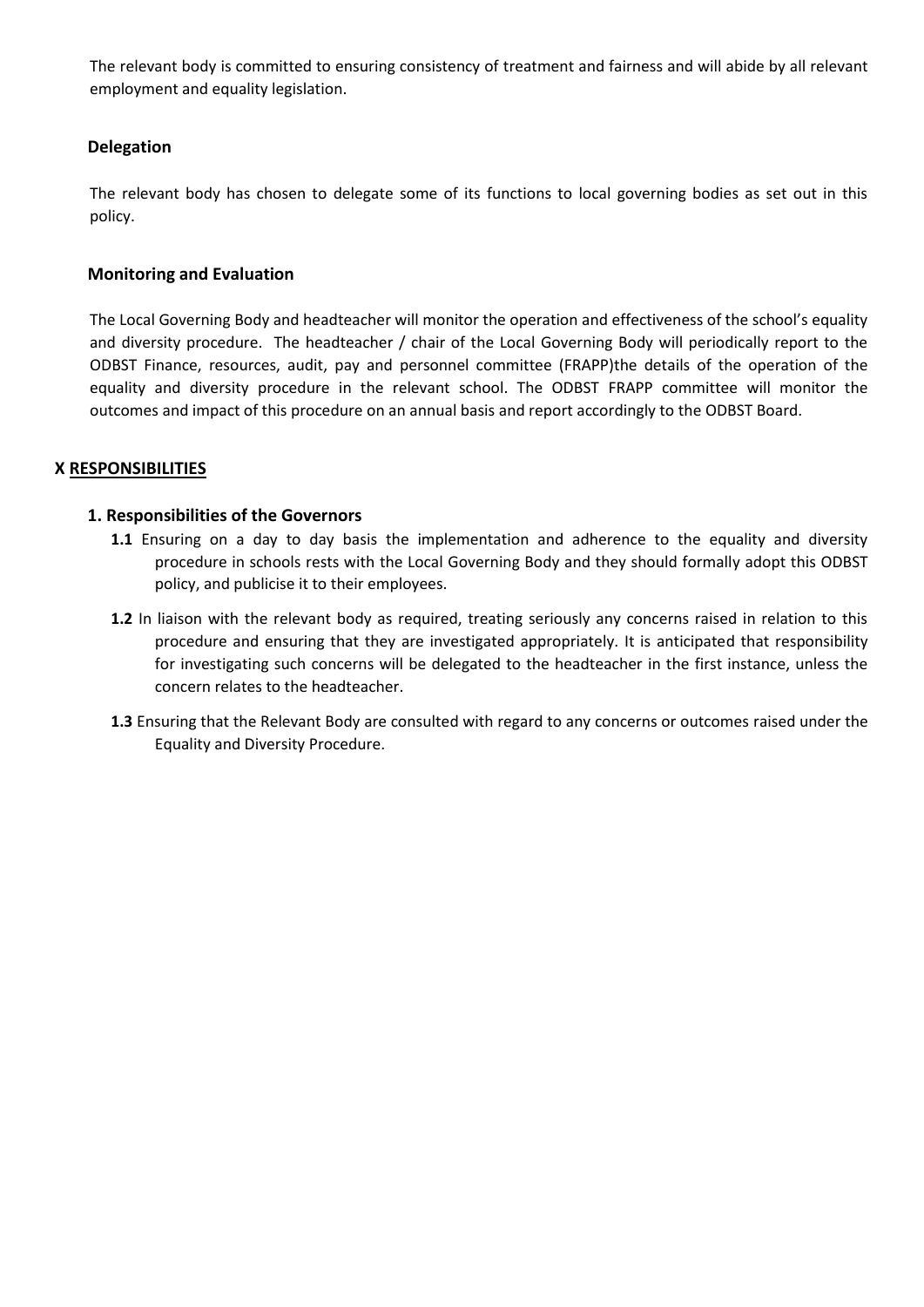#### **2 Responsibilities of the Relevant Body**

- **2.1** Monitoring the implementation and adherence to the equality and diversity procedure in schools.
- **2.2** Ensuring implementation and adherence to the equality and diversity procedure centrally in ODBST.
- **2.3** Supporting the Local Governing Body, where required, in investigating any concerns raised in relation to the equality and diversity procedure and facilitating appropriate follow-up actions.
- **2.4** Supporting the Local Governing Body in investigating and responding to any concern relating to the headteacher.

#### **3 Responsibilities of the Headteacher/ Line Managers**

- **3.1** Acting as a role model to ensure that individuals are treated with dignity and respect.
- **3.2** Ensuring that the procedure operates effectively within their span of control.
- **3.3** Ensuring that all employees are aware of the requirements of the procedure and their individual responsibilities.
- **3.4** Treating seriously and with sensitivity any concerns raised under this procedure, investigating and documenting them appropriately.

#### **4 Responsibilities of Employees**

- **4.1** Ensuring you treat everyone with dignity and respect.
- **4.2** Cooperating with the equality and diversity procedure and any other measures introduced to ensure equality of opportunity.
- **4.3** Raising any concerns in relation to suspected discriminatory acts or practices.
- **4.4** Refraining from bullying, victimising or harassing anyone you come into contact with as part of your work.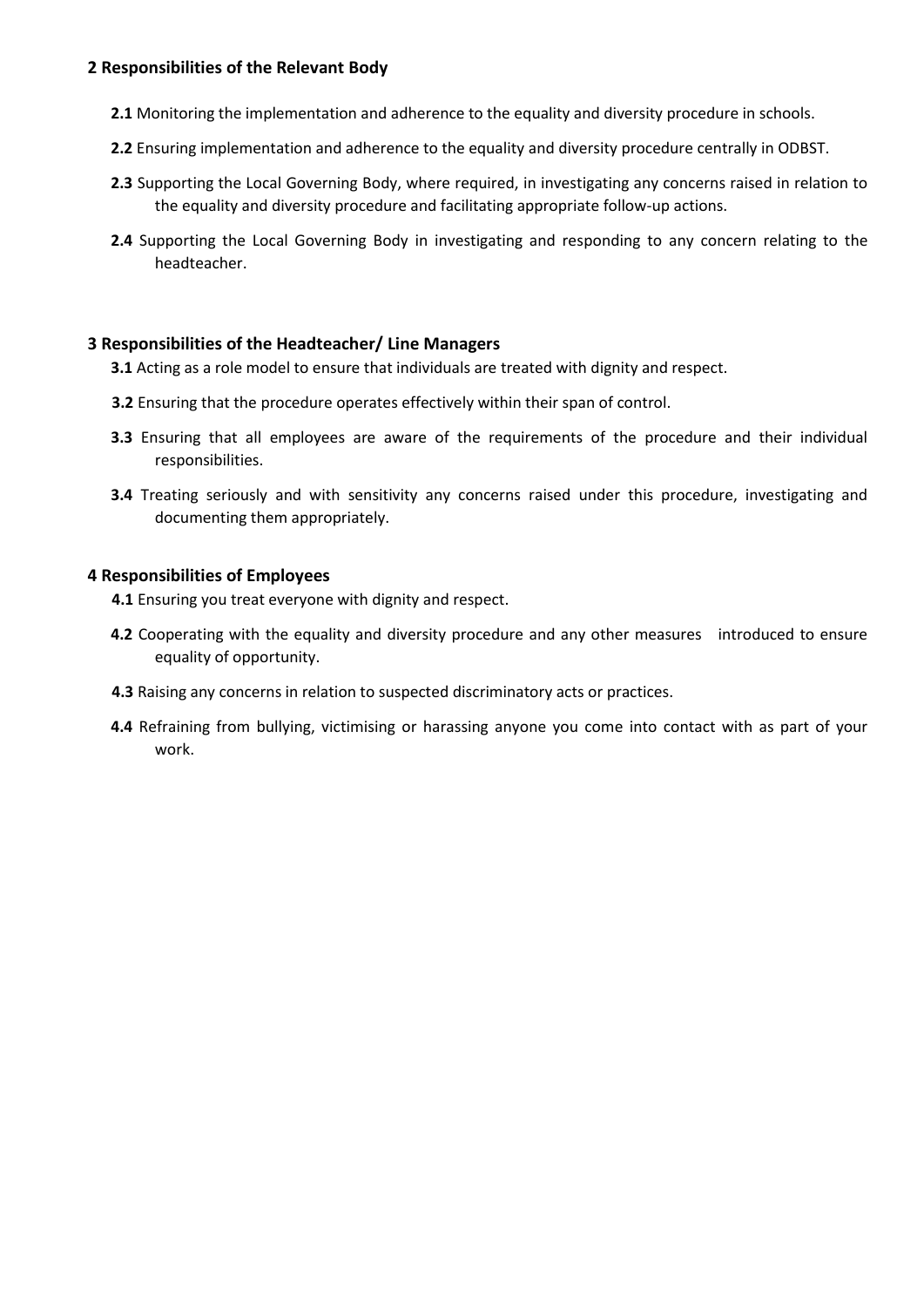## **ODBST Equality and Diversity Procedure for Employees**

#### **This procedure should be made available to all employees.**

### **Aims**

1. The equality and diversity procedure aims to:

- ensure that ODBST fulfils its legal obligations in accordance with the Equality Act (2010);
- value and recognize all stakeholders and enable them to develop and perform to the best of their ability;
- promote good relations between different groups sharing protected characteristics and those who do not;
- support dignity and respect for all, where no form of discrimination, intimidation, bullying or harassment is tolerated;
- advance equality of opportunity between people who share a protected characteristic and those who do not;
- where appropriate, allows positive action to be taken for under-represented groups;
- allow breaches of equality to be investigated and dealt with accordingly as matters of misconduct.

## **Application**

- 2. The equality and diversity procedure applies to all employees within ODBST, including those engaged on permanent and fixed-term contracts, casual workers, agency workers and apprentices. It also applies to job applicants.
- 3. Through application of the equality and diversity procedure, ODBST aims to promote a culture of fairness and to ensure that no employee, or applicant, is treated less favourably than another on the grounds of a protected characteristic.
- 4. The scope of the procedure covers all aspects of the employment relationship including selection for employment; promotion; learning and development; pay and benefits; employment practices and performance management.

#### **Discrimination, Victimisation and Harassment**

ODBST is committed to the avoidance of all forms of discrimination, victimisation and harassment in the workplace. This could take various forms as outlined below.

- 5. Direct discrimination occurs when a person treats another less favourably than they treat or would treat others because of a protected characteristic. This could arise at any point in the employee life-cycle from recruitment through to selection for redundancy.
- 6. Direct discrimination includes discrimination by perception: i.e. when an individual is treated less favourably because others think they possess one of the protected characteristics even if this isn't actually the case.
- 7. Direct discrimination also includes associative discrimination where someone is treated less favourably because they associate with another person who possesses a protected characteristic; e.g. turning down someone for a job because they are known to have caring responsibilities for someone with a disability.
- 8. Indirect discrimination may occur if a particular working practice or rule is applied which puts one group of employees, who share a protected characteristic, at a disadvantage- e.g. limiting part-time employees from training opportunities would impact females indirectly as they make up the largest component of part-time workers. Indirect discrimination can only be lawful if there is an objective justification for it and it is a proportionate means of achieving a legitimate aim.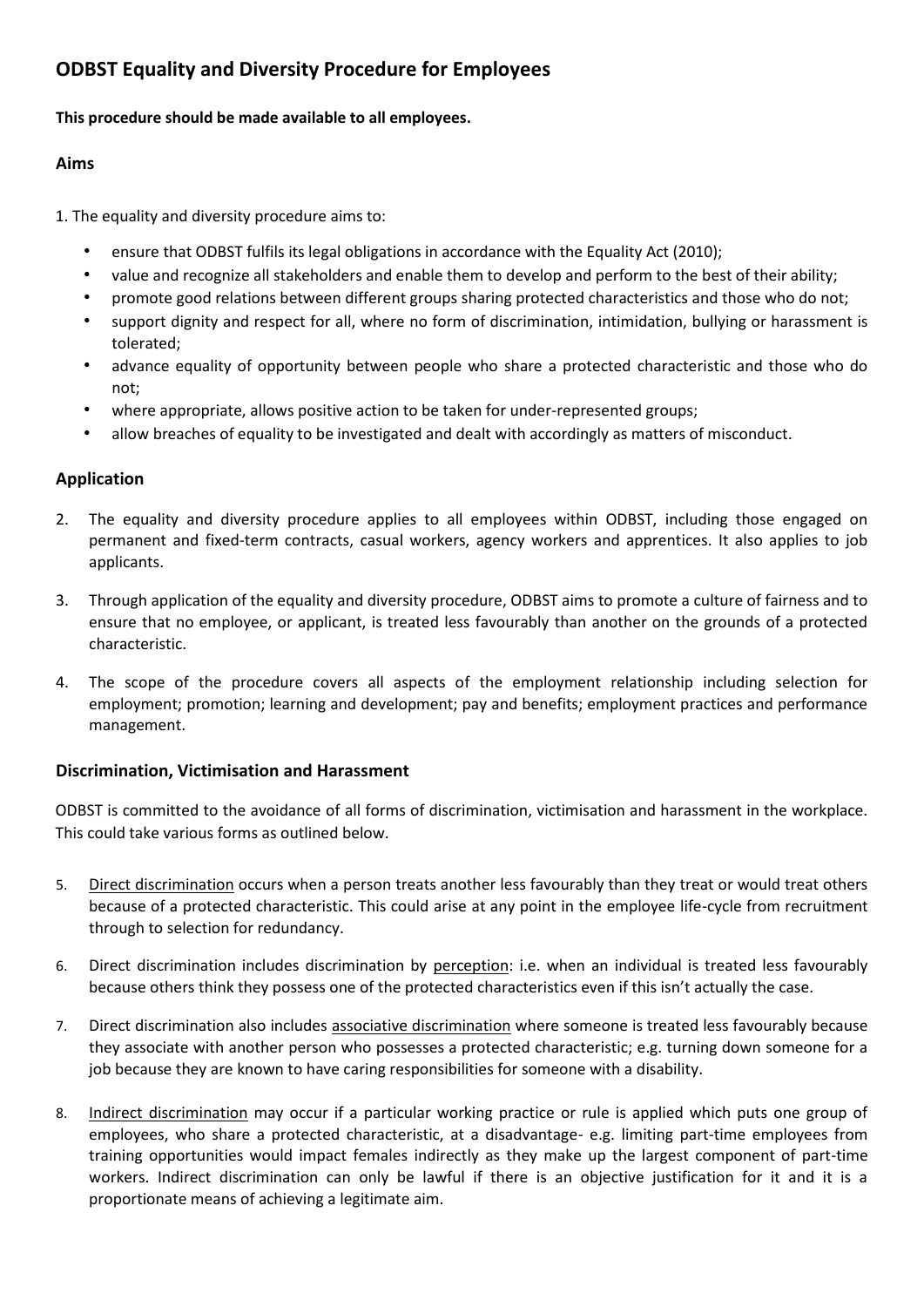- 9. Harassment is defined as occurring when a person engages in unwanted conduct which is related to a relevant protected characteristic, which has the purpose or effect of violating an individual's dignity or creating an environment that is hostile, intimidating, degrading, humiliating or offensive for that individual. Harassment may also arise through perception or association.
- 10. Victimisation is where an employee is subject to a detriment because they have made or supported a complaint or grievance under the Equality Act or because they are suspected of doing so.
- 11. Positive action is permitted under law and ODBST may take positive action if it is believed that employees or applicants who share a particular protected characteristic suffer a disadvantage connected to that characteristic.
- 12. Academies with a religious character are allowed by specific legislation in the School Standards and Framework Act 1998 to use religious criteria in the appointment of some teaching staff in ex-VC schools that are not sponsored academies and of all teaching staff in ex-VA schools and in all sponsored academies. Also in certain circumstances an 'occupational requirement exception' may arise in respect of a nonteaching post allowing an employer to require employees or applicants to have religious or other particular protected characteristics.

Support is available centrally from the ODBST HR team and it is expected that the Local Governing Body, headteacher or centrally employed line manager, will seek their advice in the event of any query relating to discrimination, victimisation or harassment.

#### **Protected Characteristics**

ODBST is committed to the fair and equal treatment of all its employees and will not tolerate discrimination on the basis of any of the following protected characteristics.

- 13. **Age**: ODBST recognises the positive contribution employees from all age groups can bring to the organisation and employees will be treated fairly regardless of age across the whole employment life-cycle. Employees will also not be compulsorily retired because of their age (although there are certain exceptions that may be justified if there are genuine age-based rules or work practices that have to be complied with).
- 14. **Disability**: a person is disabled if they have a physical or mental impairment which has a substantial, long-term adverse effect on their ability to carry out normal day to day activities. ODBST commits that its employees will not be directly or indirectly discriminated against on the grounds of a disability and that applicants and employees who are disabled are treated fairly with any needs arising as a consequence of the disability being addressed during the recruitment process and during employment.

ODBST will:

- Take prompt action to identify and implement reasonable adjustments to ensure, wherever possible, disabled people can access, progress and remain in employment;
- Access specialist support and advice where required;
- Ensure action is taken against those who discriminate against disabled people;
- Take all reasonable steps to ensure employees understand their responsibilities under the Equality Act in relation to disabled workers.

Any information disclosed by an individual to ODBST about a disability will be treated sensitively and confidentially.

15. **Gender reassignment**: people who are proposing to undergo, are undergoing, or have undergone a process (or part of a process) to reassign their gender have the protected characteristic of gender reassignment. ODBST commit that any such employee or applicant will not be discriminated against on account of this characteristic,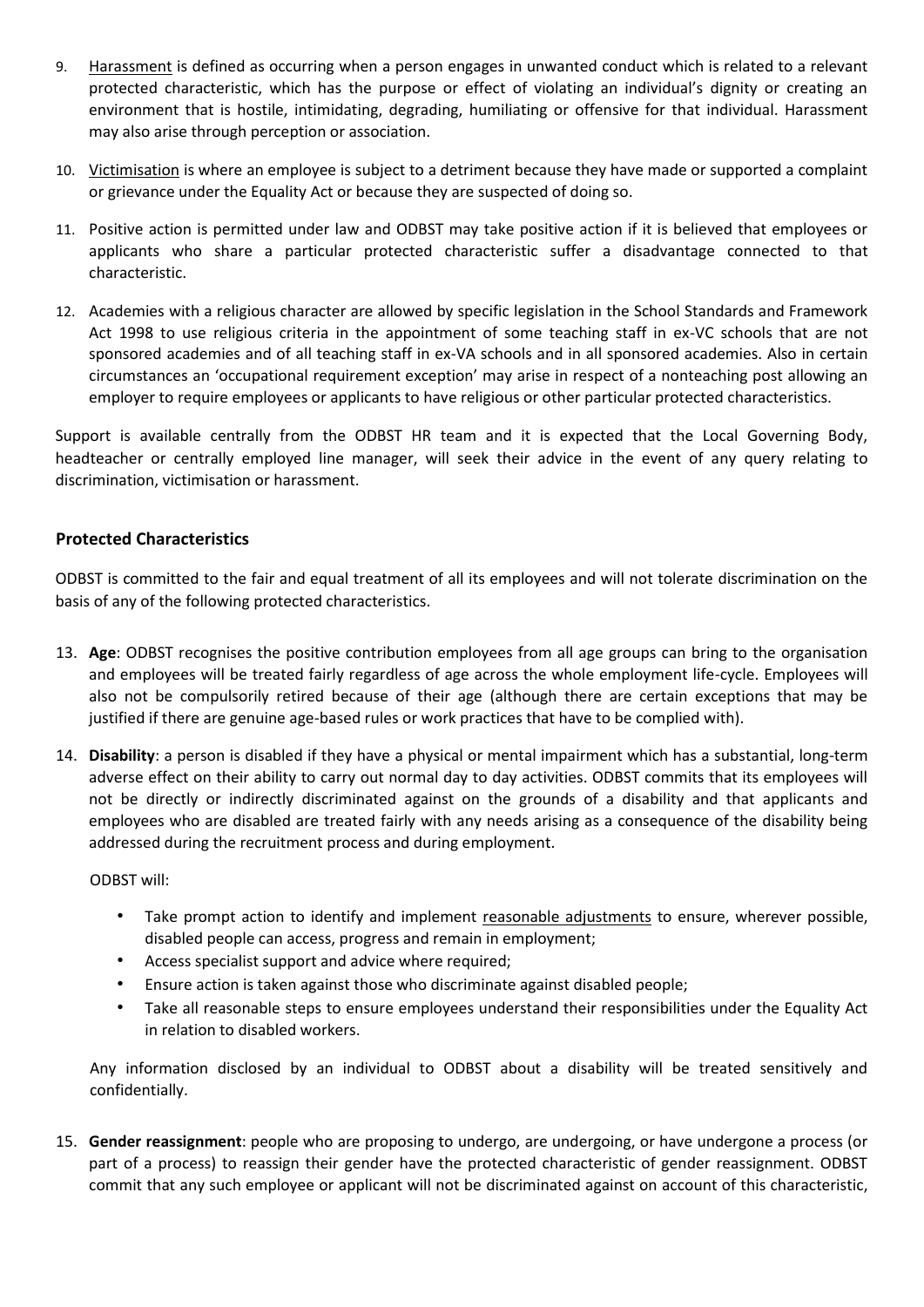e.g. absence from work due to a gender reassignment process will be treated in the same manner as absence for illness or injury.

- 16. **Marriage or civil partnership**: ODBST employees and job applicants who are married or in a civil partnership will be treated fairly and equally to all others.
- 17. **Pregnancy and maternity**: women who are pregnant or on maternity leave are protected from discrimination during the period of pregnancy or statutory maternity leave to which they are entitled. Additional statutory rights are also applicable to a pregnant employee such as time off for antenatal care and unfair dismissal protection.
- 18. **Race**: a racial group is a group of people who have or share a colour, nationality and ethnic or national origins. Employees of ODBST will not be treated less favourably on account of these characteristics.
- 19. **Religion or belief**: ODBST employees and applicants will not be discriminated against on the basis of their religion or beliefs and will be respectful of those of other religions or their own. This protection also applies to those who do not follow a religion.
- 20. **Sexual orientation**: ODBST employees and applicants will be treated fairly regardless of their sexual orientation and the dignity of all should be respected. Care should be taken to avoid situations where a person feels excluded or unwelcome because of their sexual orientation and line managers should be aware that harassment that takes the form of a general culture, e.g. the telling of homophobic jokes, should not be tolerated.
- 21. **Sex**: male and female employees and job applicants will not be treated less favourably on the basis of their gender.

#### **General Provisions**

- 22. In recruiting staff, ODBST will ensure that its practices do not discriminate against candidates in ways which are unrelated to their ability to carry out the role.
- 23. All opportunities for employees to develop their skills and expertise will be carried out in a fair manner.
- 24. The pay of staff within ODBST will be based upon their skills and abilities, and linked to their job role, and not based upon any particular characteristic.
- 25. ODBST is committed to ensuring relevant training is provided to employees in respect of the provisions of the Equality Act and any subsequent revisions to it.
- 26. The Equality and Diversity Procedure is applicable to all staff, governors and contractors working within a school. Pupils are subject to separate policies relating to Behaviour.

#### **Raising Concerns**

- 27. If any employee has concerns about conduct or behaviour in the workplace pertaining to the equality and diversity procedure they should speak to their line manager at the earliest opportunity. In the event that the concern relates to the line manager, an employee should speak to the headteacher (or for central office staff, their line manager's manager) in the first instance.
- 28. Any employee found to be in breach of this procedure as a result of behaviour, conduct or comments towards another employee or stakeholder will be subject to disciplinary proceedings.

#### **Monitoring**

29. The Local Governing Body should regularly monitor the effectiveness of this policy through a variety of means including: